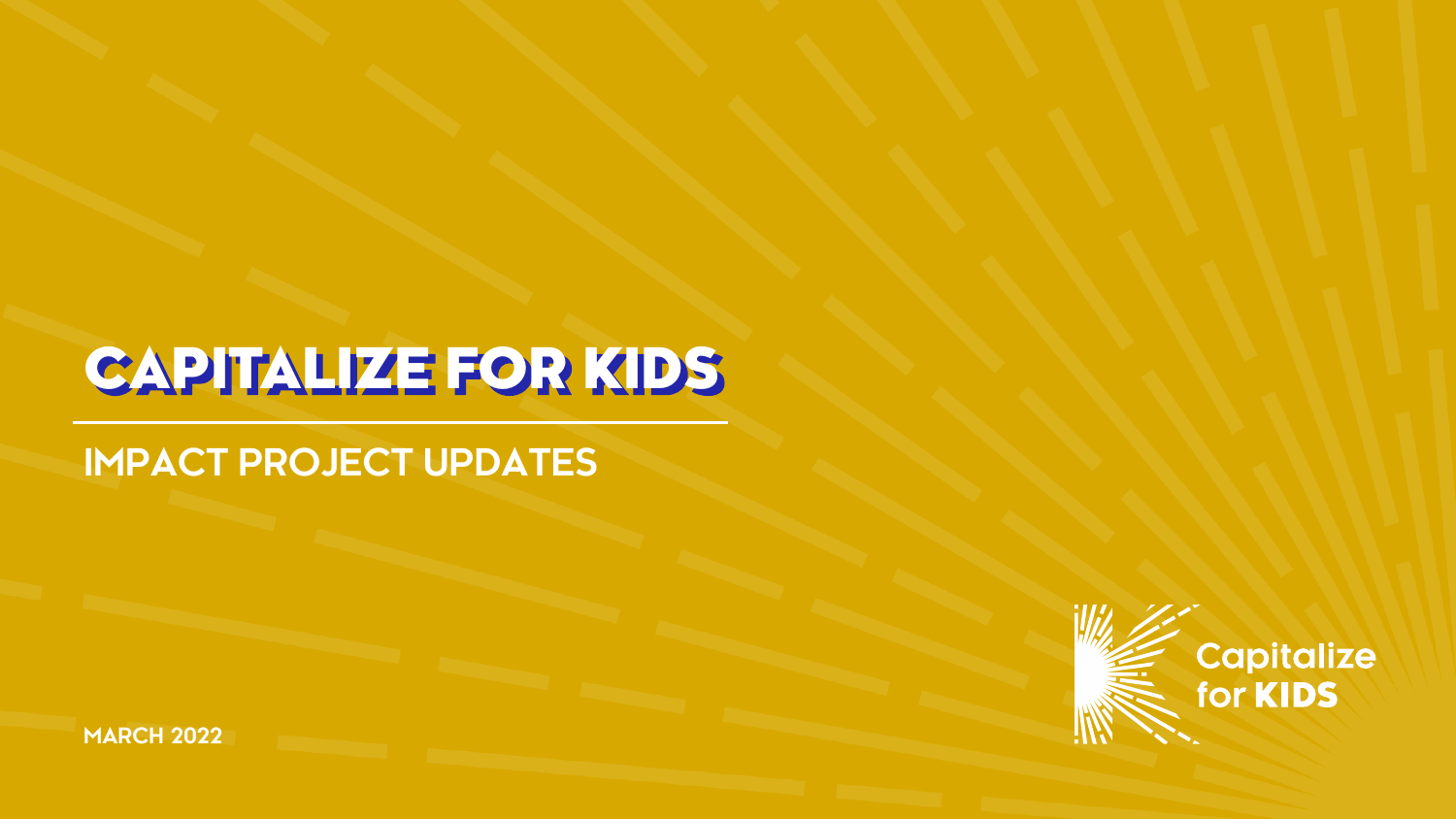### BUILDING DATA CAPABILITIES

| <b>BENEFICIARY</b>                 | • Name(s): Open Doors for Lanark Children and Youth and Rebound Child & Youth Services Northumberland<br>• Geographic Scope of Services: Lanark and Northumberland Counties, ON<br>• Project timeline: July 2021 - March 2022                                                                                                                                                                                                                                                                                                    |  |  |  |  |
|------------------------------------|----------------------------------------------------------------------------------------------------------------------------------------------------------------------------------------------------------------------------------------------------------------------------------------------------------------------------------------------------------------------------------------------------------------------------------------------------------------------------------------------------------------------------------|--|--|--|--|
| <b>CHALLENGES</b><br><b>FACED</b>  | • Lack of Operational Data - Staff collect a significant amount of data in the health record systems, but the agencies have not yet<br>developed the processes and tools to use that data to improve client experience and outcomes.<br>• Time Spent on Data Reporting – Data reporting to various agency stakeholders, including funders, can be very manual and often<br>requires significant administrative resources to complete.                                                                                            |  |  |  |  |
| <b>HOW WE'RE</b><br><b>HELPING</b> | • Building Dashboards - We are building easy-to-use dashboards using PowerBI that convert the data from health record systems to<br>meaningful operational information that can inform leadership on ways to improve client experience and outcomes.<br>• Wait times – average wait time by program; trends in wait times; components of wait times<br>• Client journeys - most common program sequencing; client volumes<br>• Time allocation – hours spent in direct service; components of time spent on administrative tasks |  |  |  |  |
| <b>FOCUS FOR</b><br><b>CHANGE</b>  | $\checkmark$ Improved ability to make data backed decisions regarding operations<br>$\checkmark$ Reduced administrative time spent pulling data requirements for stakeholders                                                                                                                                                                                                                                                                                                                                                    |  |  |  |  |
| <b>UPDATES</b>                     | Completing data dashboards and integrating these tools into reporting and strategic processes<br>$\circ$<br>Reviewing dashboards to determine most impactful opportunities to improve client experience                                                                                                                                                                                                                                                                                                                          |  |  |  |  |

UPDATE: March 2022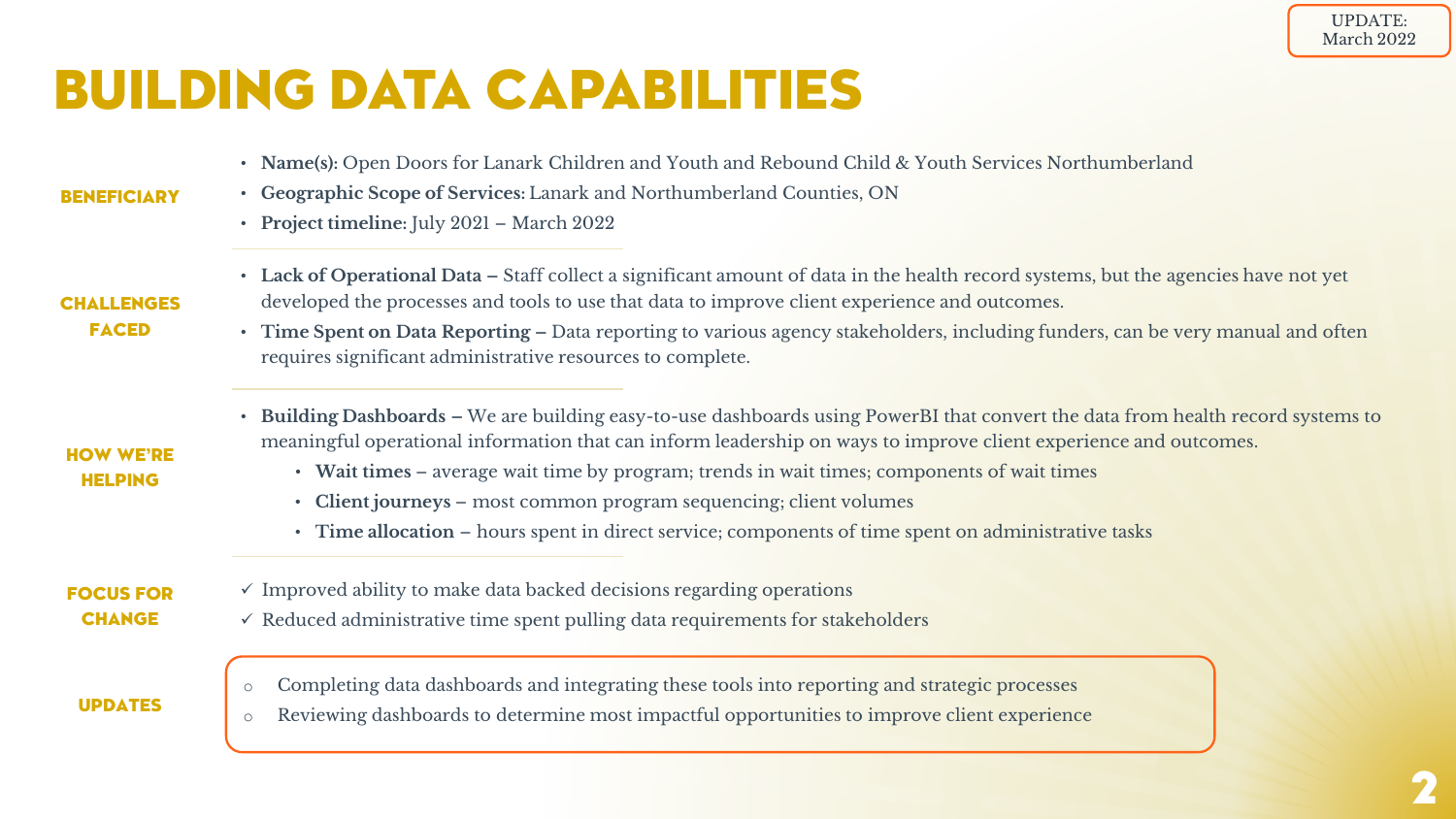# BUILDING DATA CAPABILITIES

| • Name(s): Crossroads Children's Mental Health Services |  |
|---------------------------------------------------------|--|
|---------------------------------------------------------|--|

- **Geographic Scope of Services:** Ottawa
	- **Project timeline:** October 2021 July 2022
	- **Long wait times–** Crossroads has an Intensive Home-Based program with long wait times and doesn't service the desired number of clients annually.
- **Lack of Operational Data –** Management does not yet have access to data-based tools that provide insights into what aspects of the program are working and where changes can be made to improve processes and client outcomes
	- **Building Dashboards –** We are building easy-to-use dashboards using Power BI that convert the data from health record systems to meaningful operational information that can inform leadership on ways to improve client experience and outcomes.
		- **Wait times** average wait time by program; trends in wait times; components of wait times
		- **Time allocation** hours spent in direct service; components of time spent on administrative tasks
		- **Client outcomes –** see how different processes affect the change in client outcomes before and after service, allowing clientcentric decisions to be made
- $\checkmark$  Improved ability to make data backed decisions regarding operations
- $\checkmark$  Diagnose what aspects of the Intensive Home-Based are working and where improvements need to be made

UPDATES

FOCUS FOR **CHANGE** 

- Developed a draft of the dashboards, in the process of implementing client outcomes
- Continue to iterate development of dashboards with client feedback

#### CHALLENGES **FACED**

**BENEFICIARY** 

HOW WE'RE **HELPING**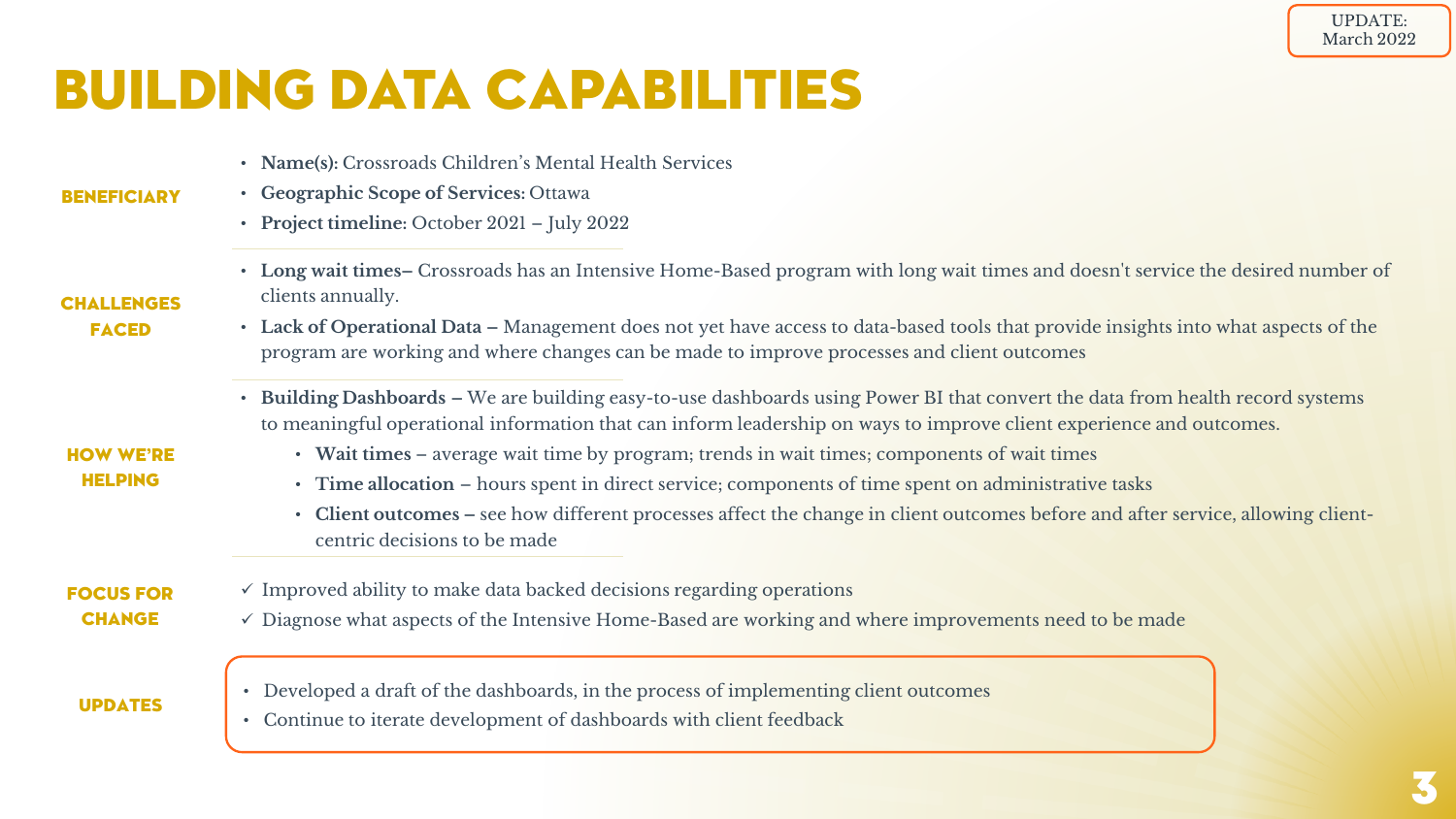# OPTIMIZING ELECTRONIC HEALTH RECORDS

|  |  |  |  |  | • Name(s): Carizon Family and Community Centre and Lutherwood |  |
|--|--|--|--|--|---------------------------------------------------------------|--|
|--|--|--|--|--|---------------------------------------------------------------|--|

- **Geographic Scope of Services:** Kitchener and Waterloo
	- **Project timeline:** January 2022 January 2023

### • **Staff Burnout –** Excessive admin work and medical record processing is a well documented source of clinician burnout in health care. The current process is a hybrid between paper and digital processes with wasted steps and duplicate data entry.

- **Data Quality –** Inconsistencies exist in how clinicians are collecting data and information. This limits both agencies' ability to make data-informed decisions to improve their program quality and best meet the needs of the kids they serve.
- **Redesigning Process –** We are rebuilding their electronic health record data processes to reduce wasted steps and duplication, and to ensure that all clinicians are collecting data in the same way to produce high quality data for decision making.
	- Focus on integrating client data processes across all programs directly into the electronic heath record system
	- Creating solutions to obstacles that have stopped client data processes from being done directly in the system

#### FOCUS FOR **CHANGE**

HOW WE'RE HELPING

**BENEFICIARY** 

**CHALLENGES FACED** 

- $\checkmark$  Reduced time to complete client information processes
	- Completing a form directly in an electronic health record can save  $5 10$  minutes per form
- $\checkmark$  Improved data quality and availability for managerial decision making to improve service quality

### UPDATES

- Compiling a full inventory of client data processes across all programs, and whether or not these processes are done directly in electronic health record or not
- Designing solution for treatment plan documents and planning pilot for feedback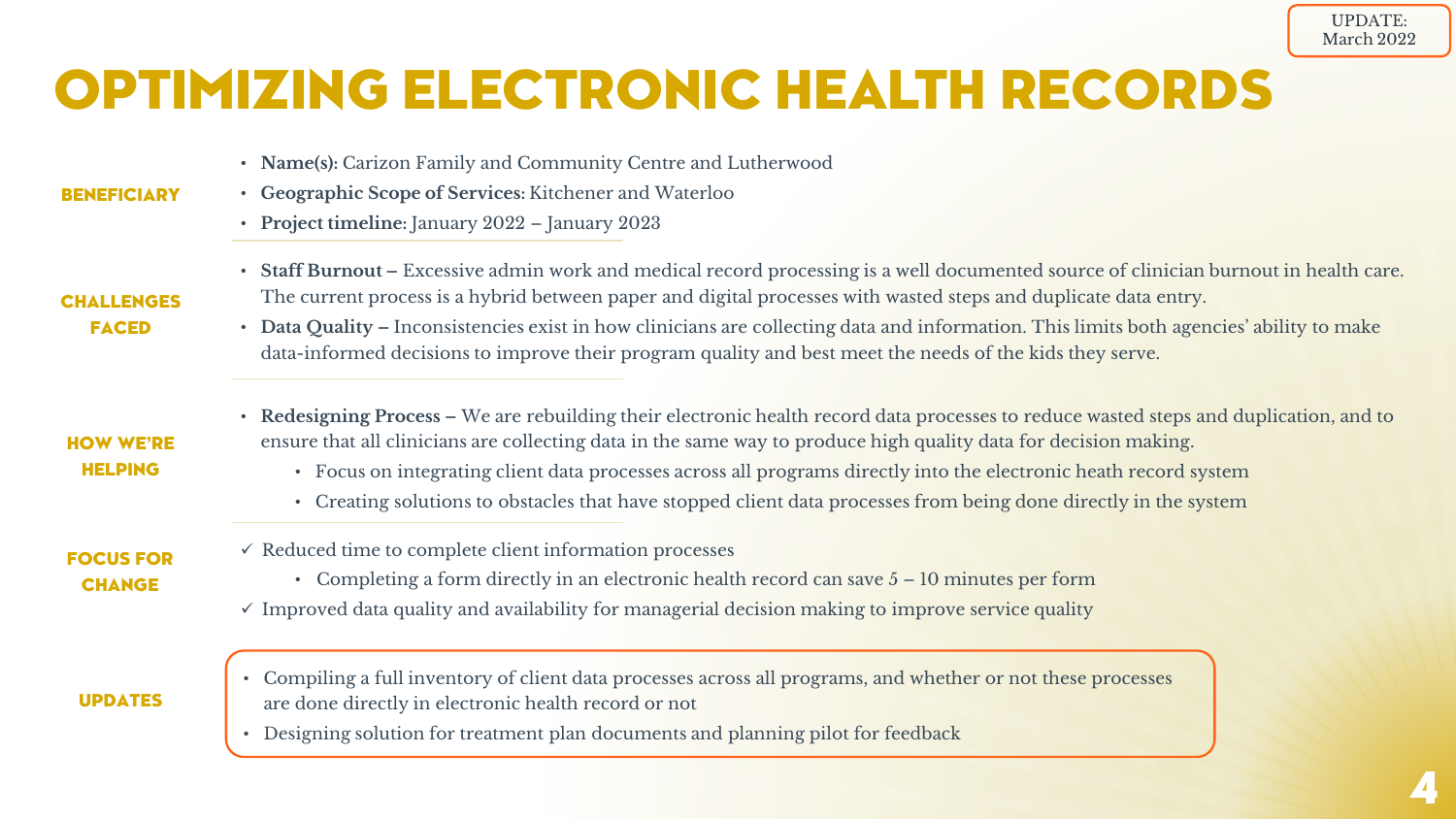# IMPLEMENTING ELECTRONIC HEALTH RECORD

- **Name(s):** YouthLink
- **BENEFICIARY**
- **Geographic Scope of Services:** Scarborough
- **Project timeline:** November 2020 January 2022 (+ ongoing evaluation)
- **Inefficient technologies –** In addition to an outdated client record system, changes due to COVID resulted in a requirement for several additional systems. The initial process involved multiple separate technologies being used; YouthLink desired one central system.
- **Data entry & retrieval –** A poorly configured client database led to staff inefficiencies when working with client data; entering it and retrieving it. This caused unnecessary wasted time on administrative tasks that could be used for serving more kids.
	- **Implemented a new EHR –** While the new EHR has been procured and implemented, C4K is providing ongoing support for staff to get used to using the new system and retrieving the reports they need.
		- Coordinate and facilitate additional trainings on specific topics as needed
		- Conducting evaluation interviews and collecting post-implementation survey data to assess the impact of the project
- $\checkmark$  Reduced number of separate systems used
- $\checkmark$  Increased quality of data entry and confidence in data accuracy
- $\checkmark$  Easier and more efficient retrieval of data for reporting, staff supervision and internal decision making
- Most staff interviewed reported the new system overall is much easier to use, and they have more time for performing other work-related tasks including (for clinicians) serving more kids
- 13/50 post-implementation surveys have been completed, enabling quantitative calculations of impact

**CHALLENGES** FACED

#### HOW WE'RE HELPING

FOCUS FOR **CHANGE** 

### UPDATES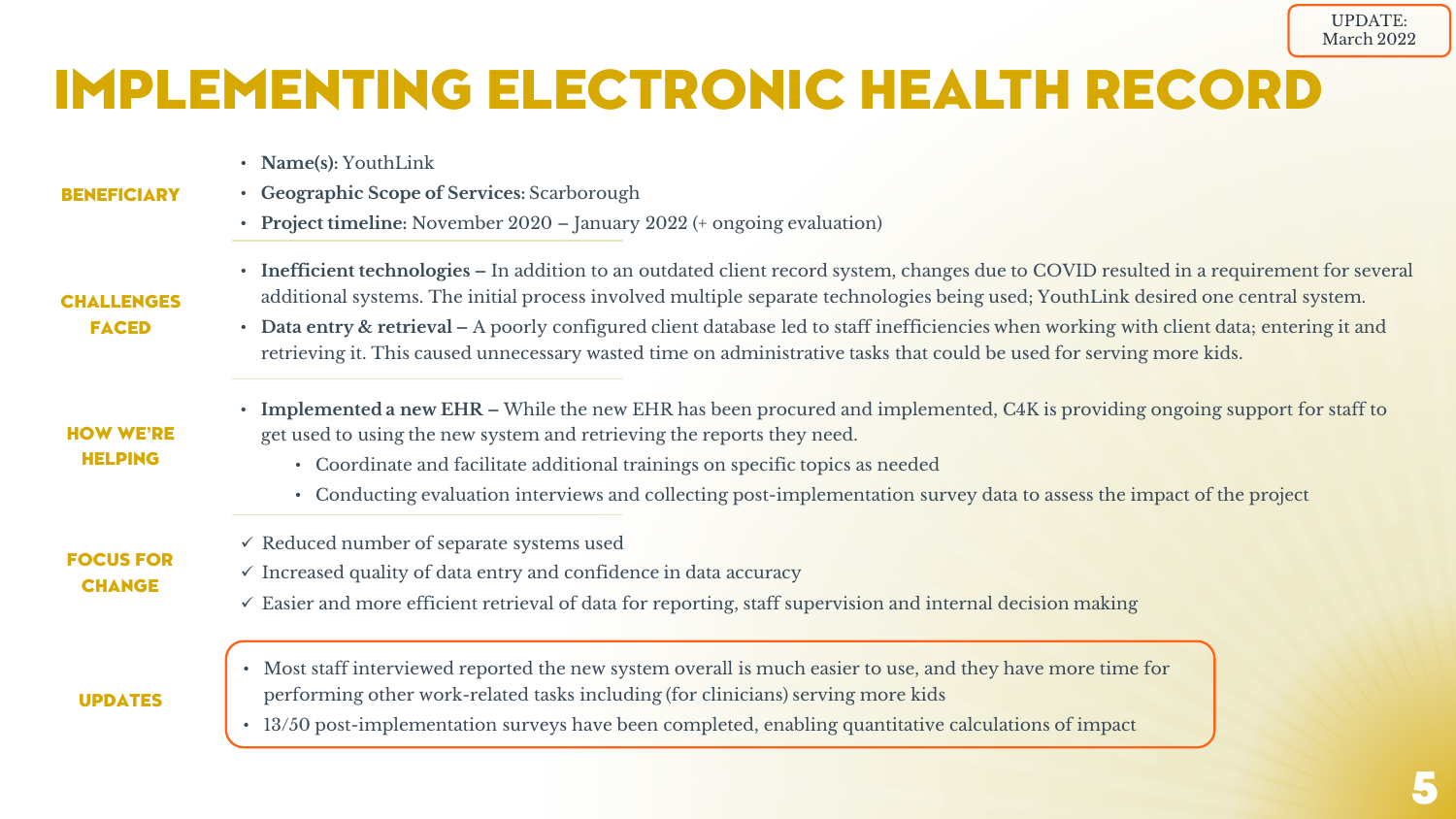# AUTOMATING APPOINTMENT REMINDERS

| • Name(s): Central Toronto Youth Services, Children's Aid Society of Toronto, and Centre Francophone<br>• Geographic Scope of Services: Toronto<br>• Project timeline: July $2020$ – June $2022$                                                                                                                                                                                                                                                                                                                      |
|-----------------------------------------------------------------------------------------------------------------------------------------------------------------------------------------------------------------------------------------------------------------------------------------------------------------------------------------------------------------------------------------------------------------------------------------------------------------------------------------------------------------------|
| • Wasted Capacity – Client no-shows or late cancellations for appointments needlessly use clinical capacity that could be used towards<br>meeting with other clients or completing other valuable clinical activities (planning, documenting, etc.).<br>• No-shows at agencies range from $5 - 20\%$ of scheduled appointments<br>• Manual Processes – Processes to remind clients of their upcoming appointments are manual and not very effective in ensuring that<br>no-shows or late cancellations are mitigated. |
| • Automating Process – We are implementing automated appointment reminder platforms that send SMS, email, and/or phone<br>reminder to clients ahead of their scheduled sessions<br>• Solution can integrate with other workflow and scheduling tools (e.g. Outlook)                                                                                                                                                                                                                                                   |
| $\checkmark$ Reduced wasted capacity from no-shows and late cancellations<br>$\checkmark$ Precedent engagements have resulted in a 30% reduction, with follow-on impacts to wait times<br>$\checkmark$ Increase in number of staff hours able to be reallocated due to improved appointment cancellation notice<br>$\checkmark$ Reduction in staff hours used to send appointment reminders                                                                                                                           |
|                                                                                                                                                                                                                                                                                                                                                                                                                                                                                                                       |

• CTYS & CF received training on YellowSchedule to scale implementation across the agency.

UPDATES

- Custom development completed to provide clinicians with an error message from YellowSchedule, similar to Outlook, when an incorrect email address is entered and message has not been delivered
- CAST has decided to upgrade their Electronic Health Record System since this project brought to light several shortcomings of their current technology

6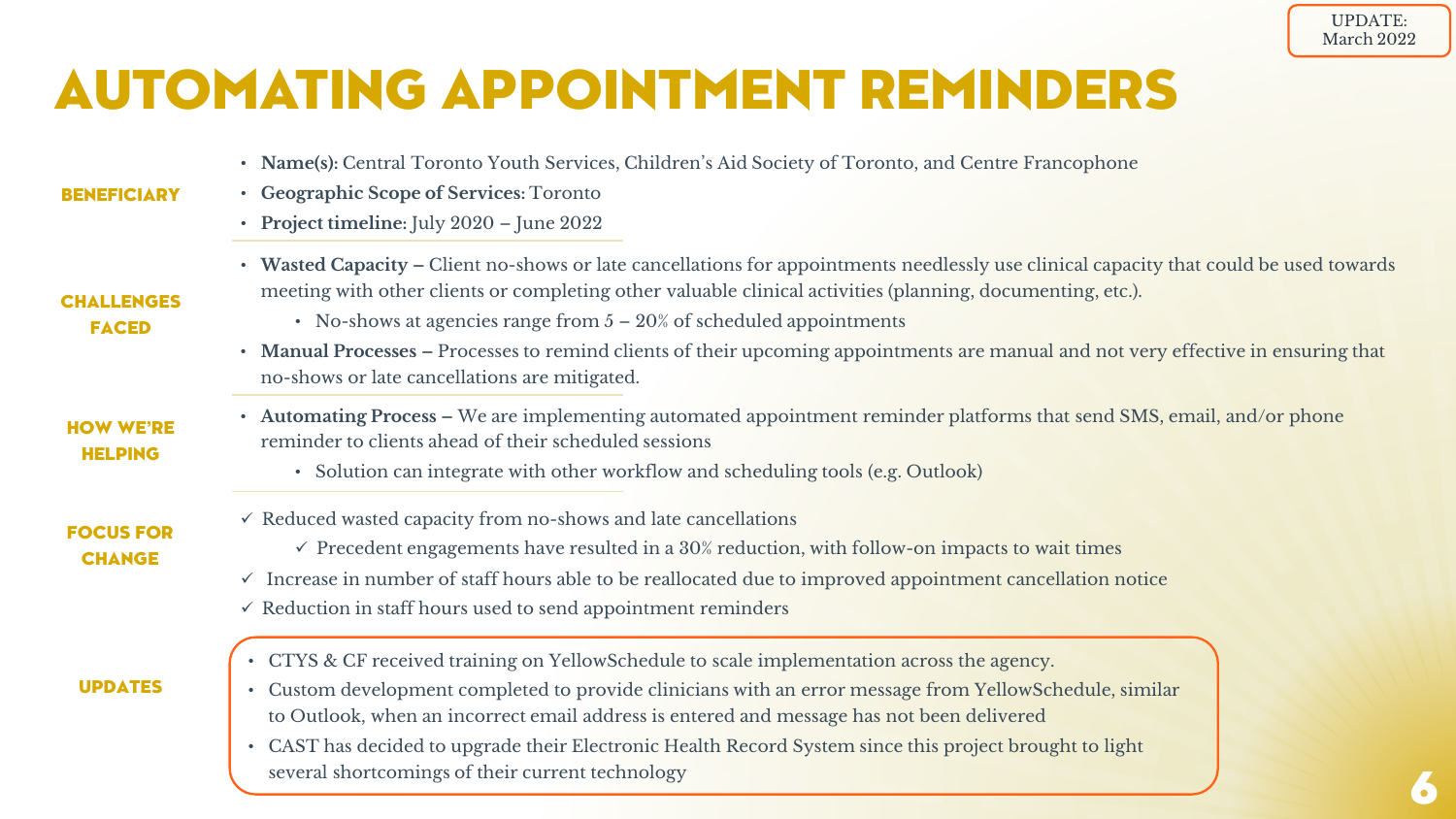7

# AUTOMATING POLICY MANAGEMENT

- **Name(s):** Children's Mental Health Services of Hastings and Prince Edward Counties
- **Geographic Scope of Services:** Hastings and Prince Edward Counties
	- **Project timeline:** November 2021 April 2022
- **Inaccessible Policies –** Staff cannot find the correct, up-to-date policies needed to guide consistent decisions because they are not housed in a central place.
	- Policies are therefore not followed consistently, opening the agency up to unnecessary financial and operational risks
- **Manual Processes –** Updating policies, particularly around accreditation, takes a significant amount of staff time, and often results in policies not being correctly reviewed and updated.
- **Centralizing Policies –** We are implementing a policy management platform that will house all the agency's policies and procedures in one, easy-to-navigate place.
	- **Automating Processes –** The policy management platform will automate the workflow process to create, review, and publish policies, including providing notifications and reminders to ensure policy drafting does not stall
- FOCUS FOR **CHANGE** 
	- UPDATES

 $\checkmark$  Improve quality/consistency of service through staff engaging with policies  $\checkmark$  Reduce time staff spends looking for policies

 $\checkmark$  Reduce administrative burden of policy management workflow

 $\checkmark$  Reduce risk from staff not following up-to-date policies

- Completed upload of policies to HealthStream Policy Manager platform
- Completed management training into Policy Manager platform
- Planning roll-out of platform to all staff across the agency

### **CHALLENGES**

**BENEFICIARY** 

FACED

HOW WE'RE HELPING